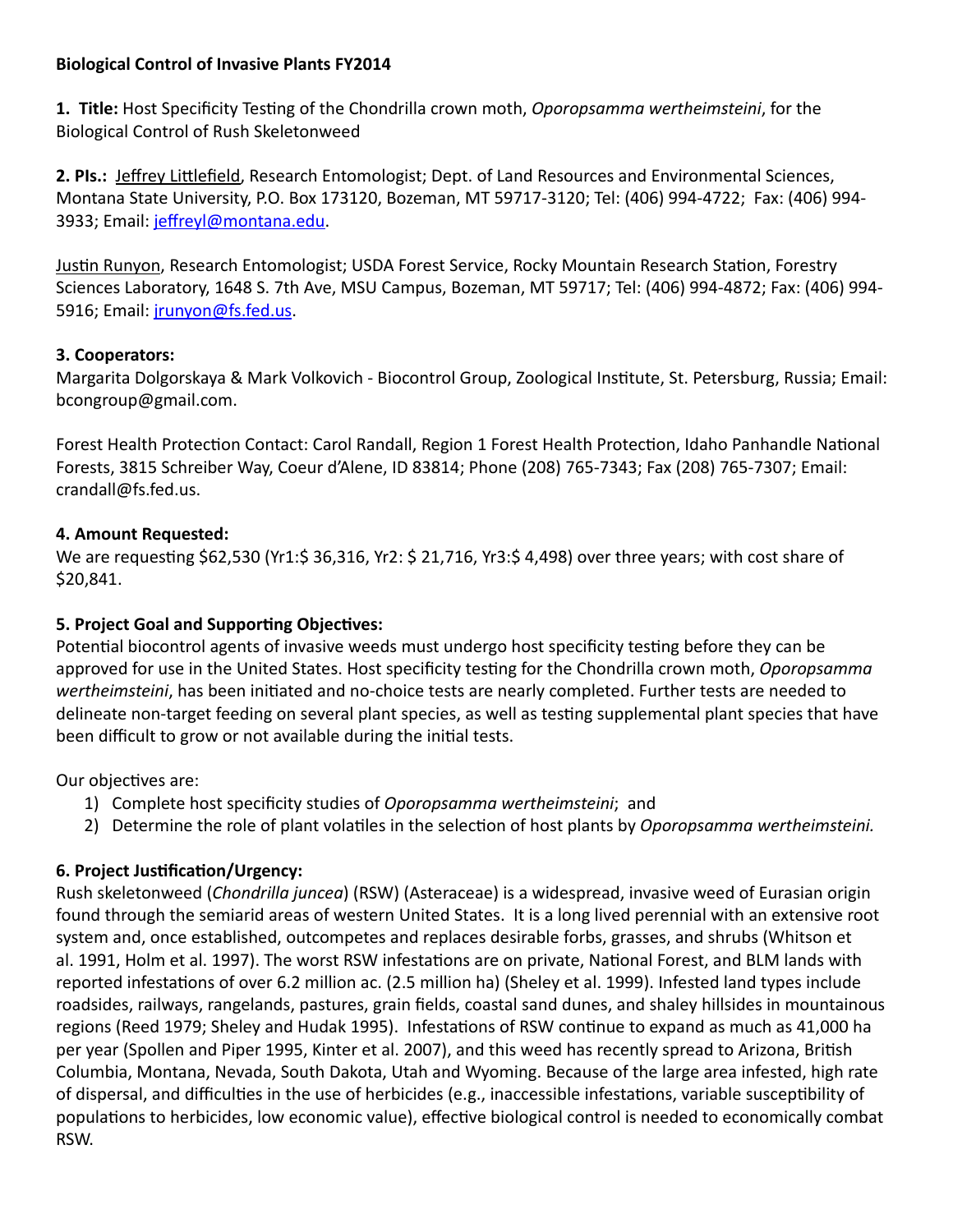A biological control program was implemented for rush skeletonweed during the late 1970's in an attempt to manage infestations of this weed and limit its spread into new areas. Three agents were established in Idaho and other areas of the West but have only provided limited control of the weed (Supkoff et al. 1988; Julien and Griffiths 1998). One additional agent, the root-feeding moth *Bradyrrhoa gilveolella* (Lepidoptera, Pyralidae), was approved for release in 2001 and is currently established at a limited number of sites in Idaho and Oregon (Littlefield MSU per comm.). In the mid-1990's, a renewed effort to find and introduce a new complex of biocontrol agents to North America was undertaken. This was a cooperative project between the USDA Forest Service, Rocky Mountain Research Station, Montana State University, and the Idaho State Department of Agriculture (cost sharing program), Montana Department of Agriculture and USDA ARS European Biological Control Laboratory and other overseas cooperators. From 2001 to 2003, the USFS and cooperators also inventoried the other natural enemies of rush skeletonweed around the Black Sea, an area climatically similar to the Northern Rockies. To date, over 50 insects have been found attacking rush skeletonweed in this area, of which at least five appear to have potential as biological control agents (Markin 2002; Markin 2007).

While surveying for an additional population of *Bradyrrhoa gilveolella* in Armenia, we were able to obtain one of these promising agents: the Chondrilla root crown, *Oporopsamma wertheimsteini* (Lepidoptera: Tortricidae). This moth is distributed throughout Iran, Central Asia, Asia Minor, the Balkans, and in favorable localities (sandy grasslands) in Hungary, Slovakia and Slovenia (Fazekas 2009; Fazekas and Lescar 2009). The moth has one generation per year and has two quiescent periods, a pupal aestivation during the summer and winter hibernation as an egg or first instar larva. Larvae feed within a silken tube attached at the root crown of the plant. Larvae may kill small diameter plants and weaken larger thicker rooted plants (Hasan and Wapshere 1977; Christofaro, BBCA per. com.; Littlefield, MSU unpublished data). Hasan and Wapshere (1977) reported an 80% decline of rush skeletonweed during the early summer at sites in Azerbaijan where the moth was present. *Oporopsamma wertheimsteini* has been reported as monophagous on *Chondrilla juncea* in its native range (Hasan and Wapshere 1977; Fazekas 2009; Fazekas and Lescar 2009). Preliminary host specificity tests were carried out by the Australians in the 1970s supported this narrow host specificity; however the moth was not considered for release since it was not climatically adapted to the warmer Australian rush skeletonweed infestations (Hasan and Wapshere 1977) and further testing was terminated. The moth appears better adapted to climates with hot, dry summers and cold winters; and habitats with lighter, sandy soils (Hasan and Wapshere 1977; Fazekas 2009; Fazekas and Lescar 2009); such as those found in the Intermountain West region of the U.S. In 2010 a collection of *O. wertheimsteini* was acquired from Armenia by the Russian Biocontrol Group in St. Petersburg. No-choice host tests were conducted at the Montana State University Containment Facility in Bozeman, MT. Fifty seven plant species plus several cultivars and three *C. juncea* biotypes were tested in 2011- 2012. Feeding and larval development was observed in two North American species, *Krigia biflora* and *Micoseris lindleyi*, and three introduced species: *Scorzonia lacinata*, *Sonchus arvensis*, and *Tagopogon dubius*, but was very marginal when compared with that of the *C. juncea* controls. Additional tests including open field choice/ oviposition tests are needed to assess the potential risk to these non-target plants. We speculate that the ovipositional host range by the adult moths is restricted to *C. juncea*. To further delineate this attraction to potential hosts, the use of plant volatiles as attraction or ovipositional cues will also be investigated.

## **7. Approach:**

1) Complete host specificity studies of *Oporopsamma wertheimsteini*

Both no-choice and open field choice tests will be conducted. Pupal *O. wertheimsteini* will be obtained from cooperators from Armenia to supplement our existing laboratory colony at MSU. No-choice tests will be conducted at the Montana State University Containment Facility, Bozeman, MT. Five first instar larvae will be transferred to tests plants. A minimum of 10 replications per plant species will be conducted. Tests plants will consist of species that have been difficult to grow e.g. *Crepis*, *Microseris*, *Lygodesmia*, etc., additional replications of previously tested plants e.g. *Stokesia laevis*, *Nothocalais troximoides*, different lettuce cultivars, etc., and additional species of *Krigia* and representatives of other Asteraceae tribes. In all approximately 16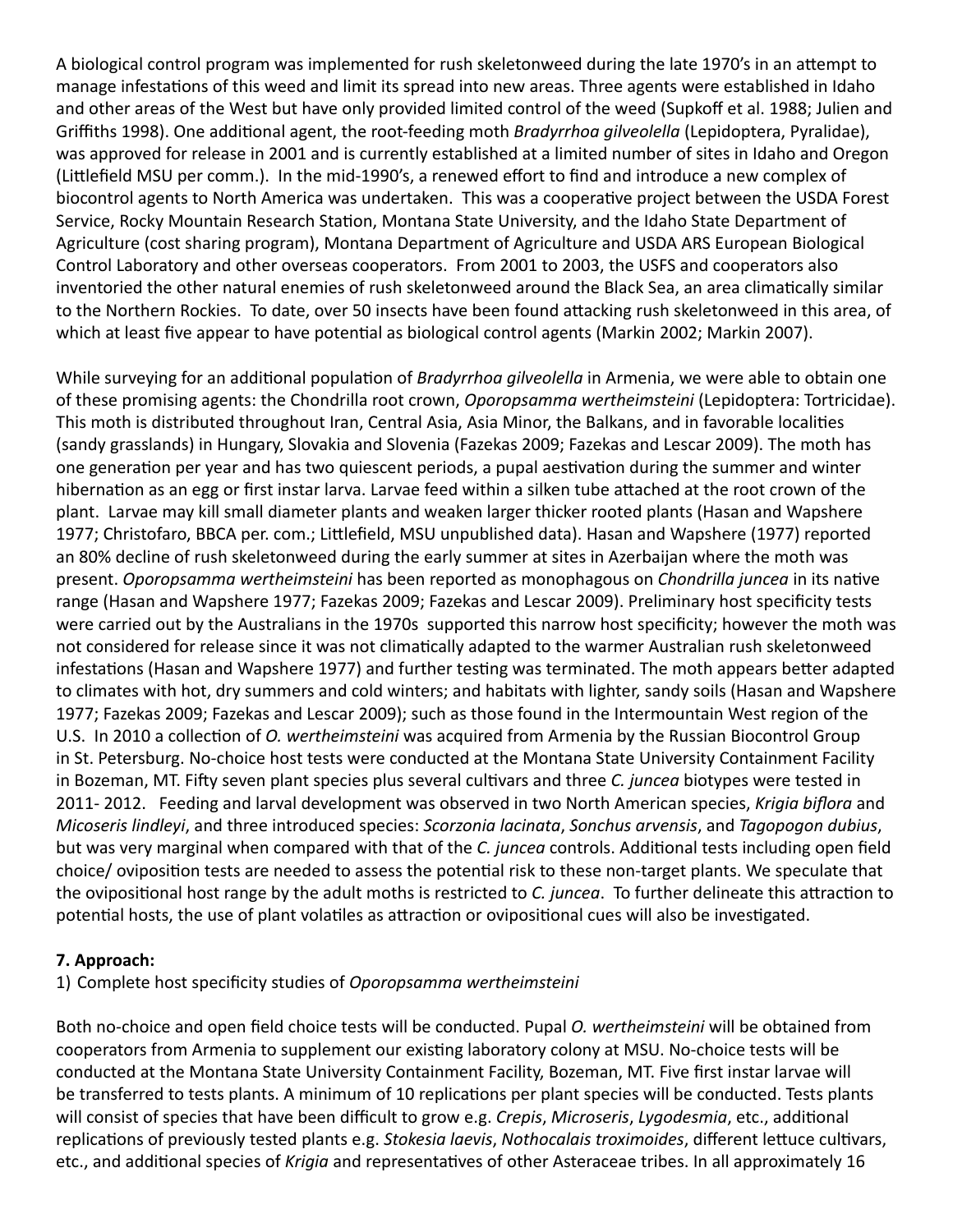plant species will be tested or retested; supplementing the previous host tests. Plants will be grown in 480 ml plastic cups with opened, domed lids to contain any mobile larvae. A rush skeletonweed biotype 1 (Banks, Idaho) control will be maintained for each series of tests (if conducted over several time periods). Plants will be harvested upon the completed development of larvae on rush skeletonweed controls or upon the death/ senescence of the plant. The number of feeding tubes, live or dead larvae and/or pupae will be recorded. Pupae will be maintained until adult emergence. Adult weight and fecundity of females will be recorded.

Open field choice tests will be conducted in two separate sites in Armenia or in southern Russia by the Russian Biocontrol Group. The following plant species will be initially tested: rush skeletonweed (local biotype), North American natives: *Krigia biflora* and *Micoseris lindleyi*, and introduced species: *Scorzonia lacinata*, *Sonchus arvensis,* and *Tagopogon dubius*. Ten replicates (20 total) per plant species will be planted at each field site in a randomized complete block design. Plants will be spaced a minimum of 2 m apart to reduce dispersal of larvae from damaged plants. Adults or infested plants with pupal *Oporopsamma* will be placed systematically throughout plots during autumn. Plants will be maintained and harvested the following June or at time of death and dissected for the presence of feeding tubes, and live or dead larvae or pupae. AVOVA will be conducted to determine difference among sites and treatments. Open field tests may need to be repeated based on successful plant establishment or overwintering, and any additional plant species added to the design based on no-choice tests.

To determine if plants other than *C. juncea* are utilized by *Oporopsamma* in its native range, locally occurring Asteraceae plants at the Armenian study/ collection sites will be inspected for the presence of the moth. Herbarium specimens will be taken for identification and all living larvae will be fixed in ethanol or by any other methods suitable for morphological identification or further molecular taxonomy analysis.

2) Determine the role of plant volatiles in the selection of host plants by *Oporopsamma wertheimsteini*

 To better understand host plant selection by *O. wertheimsteini*, we will compare volatile production by several host and nonhost plant species. Plant volatiles – airborne chemical compounds released by plants – are known to be important cues that signal plant identity and location to foraging herbivores. Plants we will examine include three genotypes of rush skeletonweed, nonhosts in which no feeding occurred, plants in which some feeding occurred (e.g., *Krigia biflora*, *Micoseris lindleyi*, *Scorzonia lacinata*, *Sonchus arvensis*), and several agriculturally importance species (lettuce cultivars, etc.). Volatiles will be collected in a greenhouse using portable volatile collection systems (Volatile Assay Systems, Rensselaer, NY). Each plant species will be enclosed in a clear Teflon® bag (American Durafilm Co., Holliston, MA) and air pulled out through a side port  $(0.5$  liters min<sup>-1</sup>) through volatile traps containing the adsorbent HayeSep-Q<sup>®</sup> (Restek, Bellefonte, PA). Volatile emissions will be collected for 1 hr and eluded from traps with 200 μl of dichloromethane and analyzed using an Agilent 7890A gas chromatograph coupled with a 5975C mass spectrometer. Quantifications will be made relative to internal standards using ChemStation software (Agilent Technologies, Wilmington, DE), and identifications of compounds confirmed by comparing retention times and mass spectra to commercial standards.

We will focus on differences in the amount or presence/absence of volatile compounds and explore the behavioral activity of individual compounds in bioassays. Using these results we can better assess the potential risk to non-target species, and strengthen the petition for use of *O. wertheimsteini.* These findings may also explain the pattern of feeding by *O. wertheimsteini* seen in our trials – and could identify compounds or types of compounds that are most likely to be important and useful for predicting host selection by this and other biocontrol agents generally.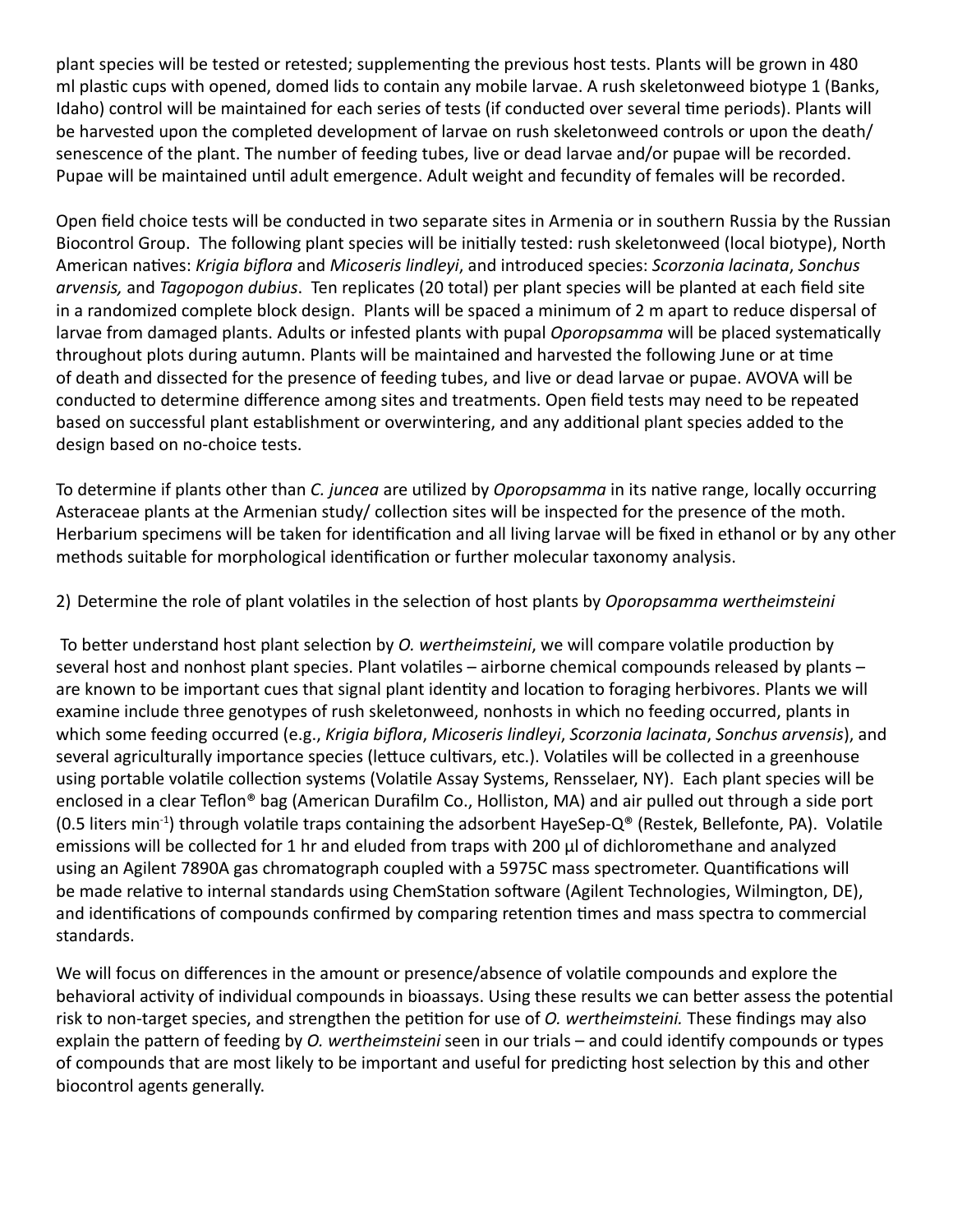## **8. Expected Products & Outcomes:**

1) Complete host specificity studies of *Oporopsamma wertheimsteini*.

- Assess the risk the potential feeding *Oporopsamma wertheimsteini* on non-target plants;
- If this potential risk is low or negligible, prepare a petition (= biological assessment) for the field release of *O. wertheimsteini* to be submitted for review by TAG (Technical Advisory Group on the Biological Control of Weeds) & USDA-APHIS; and
- • Prepare a manuscript on the biology and hosts specificity of *O. wertheimsteini* for publication in a scientific journal.

2) Determine the role of plant volatiles in the selection of host plants by *Oporopsamma wertheimsteini*.

- • To further characterize the risk to non-target plants based on chemical attraction of *Oporopsamma* females to potential host plants;
- Determine if these plant volatiles could be used as a monitoring tool should the moth be released; and
- Prepare a manuscript regarding the plant volatile research.

| Category                                                                                                                | Year 1   | Year 2   | Year 3   | Total    |
|-------------------------------------------------------------------------------------------------------------------------|----------|----------|----------|----------|
| Salaries: Quarantine technician 2 mo. @ \$2920.33/mo.<br>(conducting no-choice tests & maintaining insect colonies      | 5,841    | 5,841    | 0        | \$11,682 |
| Salaries: Research assistant hourly 200 hr. @ 15.90/hr.<br>(collecting & maintaining plants or insect colonies, assist- |          |          |          |          |
| ing with drafting TAG petition or manuscripts)                                                                          | 3,180    | 3,180    | 3,180    | \$9,540  |
| Benefits: Quarantine technician ~40.7%                                                                                  | 2,377    | 2,377    | 0        | \$4,754  |
| Benefits: Student/hourly: 10%                                                                                           | 318      | 318      | 318      | \$954    |
| Supplies: GC operation, chemicals, cups, cages, etc.                                                                    | 2,000    | 1,000    | $\Omega$ | \$3,000  |
| <b>Contracted services: Overseas collection, open field tests</b>                                                       |          |          |          |          |
| collection & shipping                                                                                                   | 20,000   | 6,500    | 0        | \$26,500 |
| Travel: Per diem, lodging, vehicle rental, gas                                                                          | 600      | 500      | $\Omega$ | \$1,100  |
| Rent: Quarantine greenhouse/lab space fees no choice                                                                    |          |          |          |          |
| tests & insect rearing                                                                                                  | 2,000    | 2,000    | 1,000    | \$5,000  |
| <b>Total USFS</b>                                                                                                       | \$36,316 | \$21,716 | \$4,498  | \$62,530 |
| <b>MSU Match 25% (=33.33%): Salary (Littlefield) &amp; ICDs</b>                                                         |          |          |          |          |
| not received                                                                                                            | \$12,104 | \$7,238  | \$1,499  | \$20,841 |
| <b>TOTAL PROJECT COST</b>                                                                                               | \$48,420 | \$28,954 | \$5,997  | \$83,371 |

# **Budget:**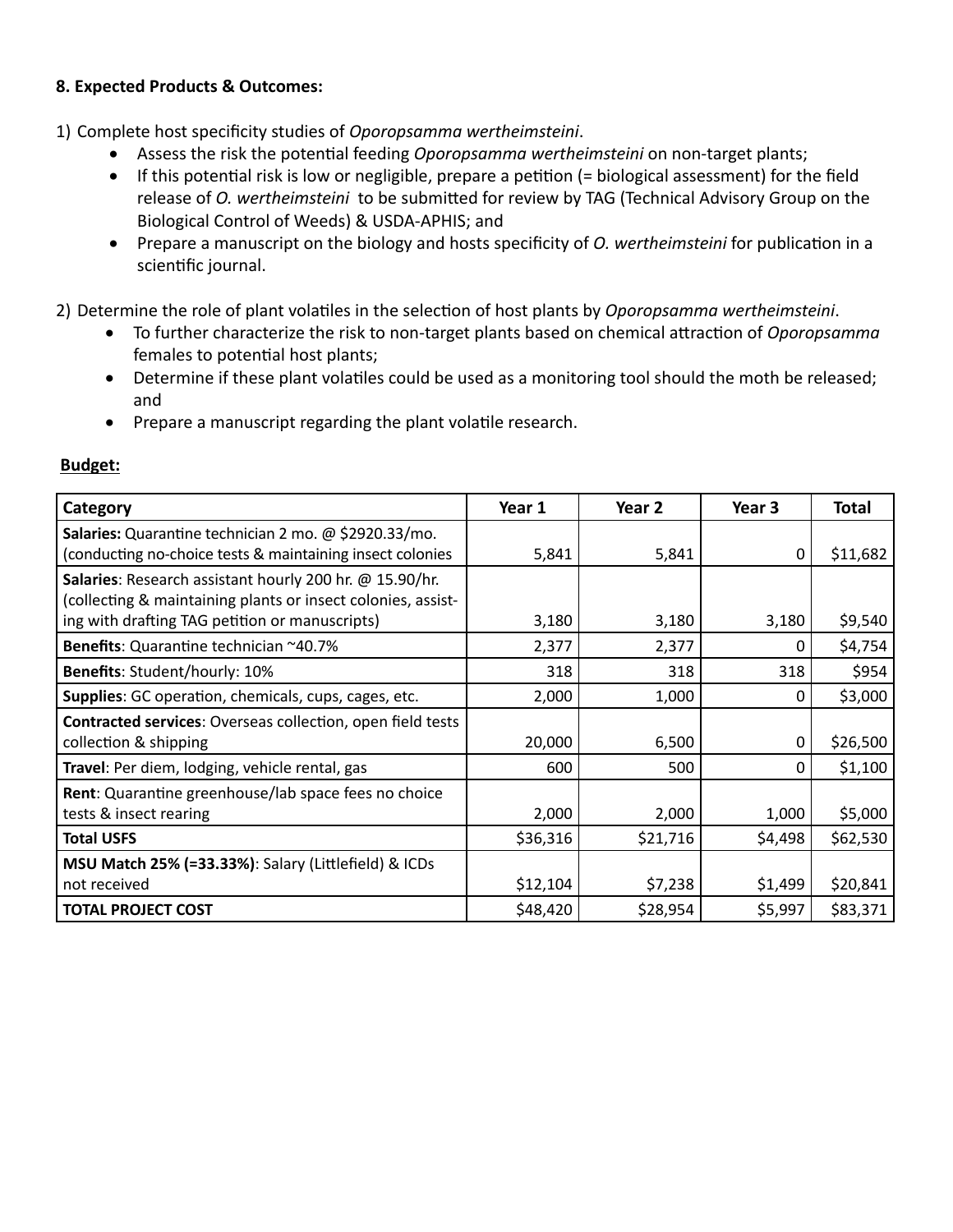### **Timetable:**

|                                        | <b>Spring</b><br>2014                | <b>Summer</b><br>2014                                            | Autumn/<br>Winter<br>2014                                                          | <b>Spring</b><br>2015                                                         | <b>Summer</b><br>2015                                          | Autumn/<br>Winter<br>2015                                                  | <b>Spring</b><br>2015                         | <b>Summer</b><br>2015                           | <b>Autumn</b><br>2015 |
|----------------------------------------|--------------------------------------|------------------------------------------------------------------|------------------------------------------------------------------------------------|-------------------------------------------------------------------------------|----------------------------------------------------------------|----------------------------------------------------------------------------|-----------------------------------------------|-------------------------------------------------|-----------------------|
| Objective 1<br><b>Host tests</b>       | Collect<br>& grow<br>tests<br>plants | Setup open<br>field tests;<br>collect<br>pupae for<br>host tests | Release<br>moths<br>at open<br>field tests;<br>No-choice<br>tests at<br><b>MSU</b> | Harvest<br>open field<br>tests; Add-<br>itional no-<br>choice tests<br>at MSU | Setup open<br>field tests<br>& maintain<br>plants if<br>needed | Release<br>moths<br>at open<br>field tests;<br>Harvest no-<br>choice tests | Harvest<br>open field<br>tests if<br>required | Prepare TAG<br>petition & journal<br>manuscript |                       |
| <b>Objective 2</b><br><b>Volatiles</b> |                                      | Collect<br>volatiles                                             | Collect<br>volatiles                                                               | Analyze<br>volatiles                                                          | Analyze<br>volatiles                                           | Analyze<br>volatiles                                                       |                                               |                                                 |                       |

### **References:**

Fazekas, I. 2009. Distribution of *Oporopsamma wertheimsteini* (Rebel, 1913) and *Pelochrista subtiliana* (Jäckh, 1960) in Hungary (Lepidoptera: Tortricidae). Acta Naturalia Pannonica, 4 (2): 113– 120.

Fazekas, I., and T. Lescar. 2009. Distribution of *Oporopsamma wertheimsteini* (Rebel, 1913) in Central Europe (Lepidoptera: Tortricidae). Natura Somogyiensis 15: 195-202.

Hasan, S., and A. J. Wapshere. 1977. Biology and host specificity of the Chondrilla crown moth, *Oporopsamma wertheimsteini* (Rebel) (Lepidoptera: Tortricidae). Bull. Ent. Res. 67:619-625.

Holm, L., J. Doll, E. Holm, J. Pancho, and J. Herberger. 1997. World weeds: Natural histories and distribution. Chapter 22. *Chondrilla juncea* L. pp. 183-193. John Wiley & Sons Inc. 1129 pp.

Julien, M. H., and M. W. Griffiths. 1998. Biological control of weeds: A world catalogue of agents and their target weeds. 4<sup>th</sup> ed. CABI Publishing. 223 pp.

Kinter, C.L., B.A. Mealor, N.J. Shaw, and A.L. Hild. 2007. Postfire invasion potential of rush skeletonweed (*Chondrilla juncea*). Rangeland Ecology and Management 60:386-394.

Markin, G. 2002. Rush skeletonweed Report: October 2002. U.S. Forest Service, Unpublished report. Oct. 2002. 14 pp.

Markin, G. 2007. Report of foreign exploration for potential biological control agents for rush skeletonweed. U.S. Forest Service, Unpublished report. Dec. 2007. 25 pp.

Nedoshivina S.V.. 2002. The distribution and some ecological aspects of tortricid moths (Lepidoptera, Tortricidae) in Lower Volga region (in Russian English abstract). Povolzhskiy J. Ecol. 2002 (3): 293–296.

Reed, C. F. 1979. Skeletonweed in eastern United States. Phytologia 43: 201-217. Sheley, R. L., and J. M. Hudak. 1995. Rush Skeletonweed: A Threat to Montana's Agriculture. Montana State Univ. Publ*.* EB-132, Bozeman, MT.

Sheley, R., J. Hudak, and R. Grubb. 1999. Rush skeletonweed. In R. Sheley and J. Petroff (eds.). Biology and management of noxious rangeland weeds. Oregon State Univ. Press.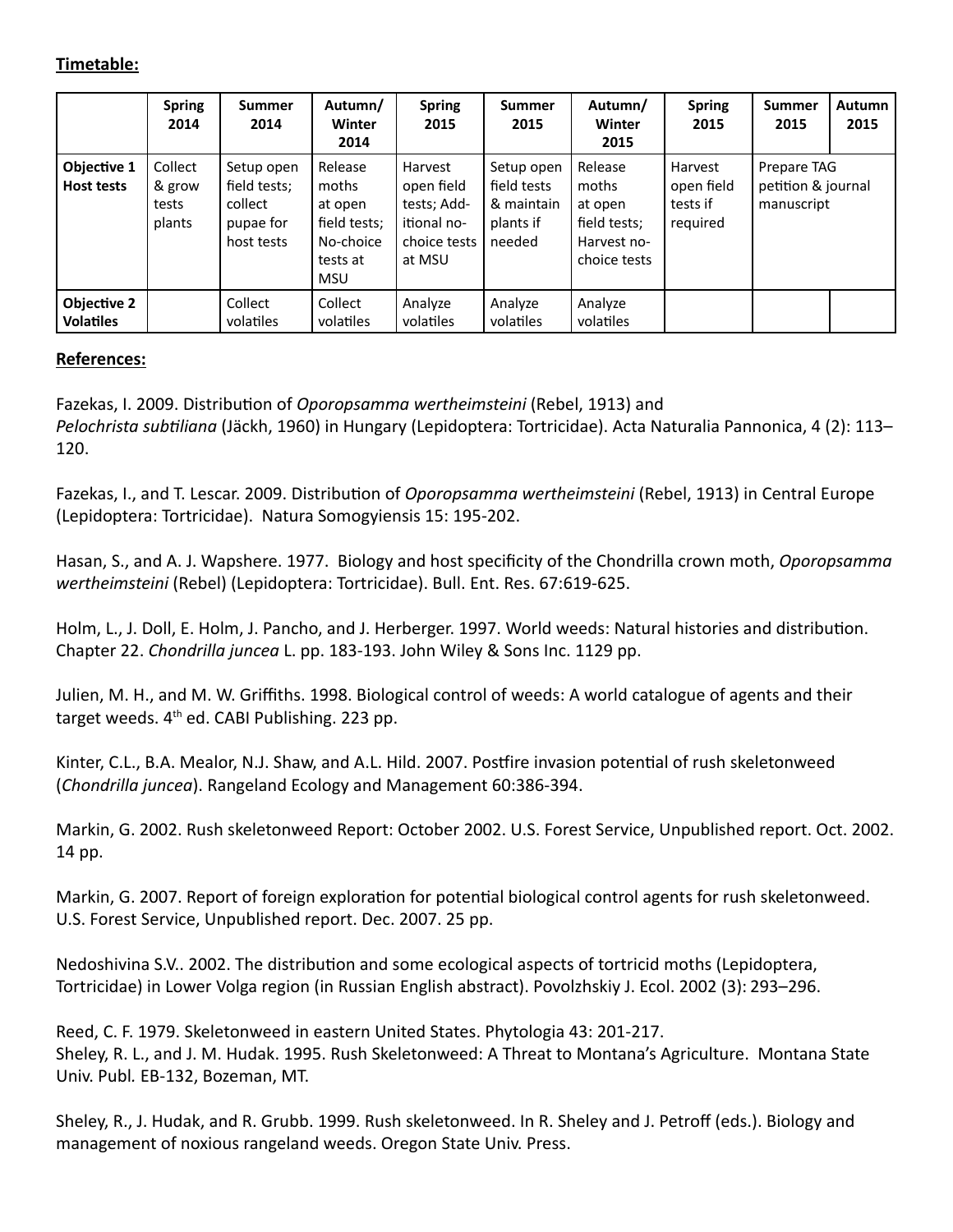Spollen, K. M. and G. L. Piper. 1995. Effectiveness of the gal mite *Eriophyes chondrillae*, as a biological control agent of rush skeletonweed (*Chondrilla juncea*) seedlings. pp. 375-379. In Delfosse, E. S. and R.R. Scott (eds). Proceed. Eighth Intern. Symp. Biol. Control of Weeds. Canterbury, New Zealand 1992.

Supkoff, D. M., D. B. Joley, and J. J. Marois. 1988. Effect of introduced biological control organisms on the density of *Chondrilla juncea* in California. J. Appl. Ecol. 25:1089-1095.

Whitson, T. D., L. C.Burrill, S. A. Dewey, D. W. Cudney, B. E. Nelson, R. D. Lee, and R. Parker (eds). 1991. Weeds of the West. Western Society of Weed Science, Laramie, WY.

**A short (not more than one-page) curriculum vitae for each principal investigator:** See attachments.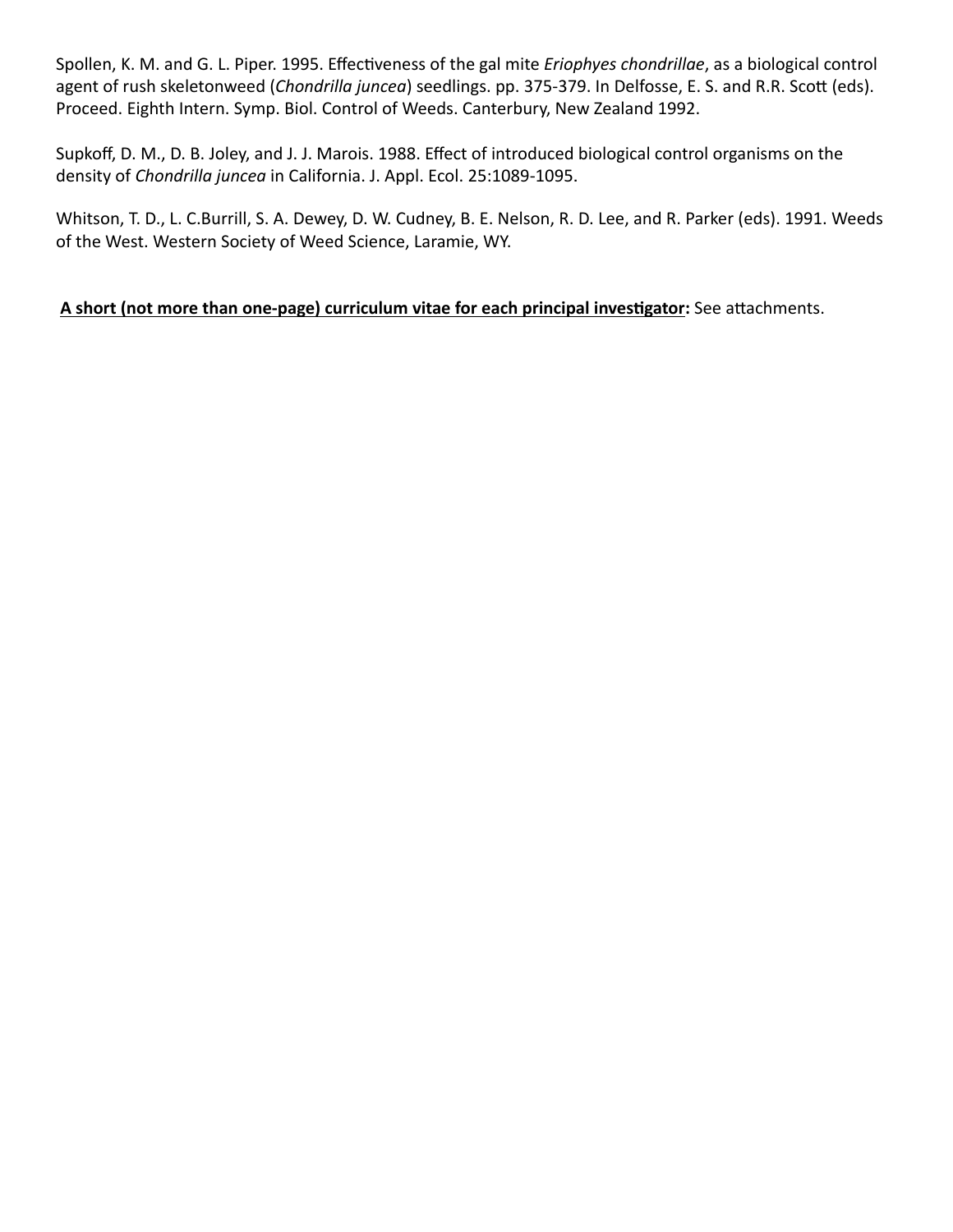#### Department of Land Resources & Environmental Sciences Montana State University Bozeman, MT 59717 Telephone: (406) 994-4722; E-mail: JeffreyL@Montana.edu

#### **EDUCATION**

| University of New Hampshire, Durham, NH | Forestry B.S.F.  | 1975 |
|-----------------------------------------|------------------|------|
| University of New Hampshire, Durham, NH | Entomology B.S.  | 1975 |
| University of Idaho, Moscow, ID         | Entomology M.S.  | 1980 |
| University of Wyoming, Laramie, WY      | Entomology Ph.D. | 1986 |

#### **ACADEMIC APPOINTMENT**

1988–Present, Montana State University, Dept. of LRES, Bozeman, MT, Research Scientist/Quarantine Director 1995-1998, University of Wyoming, Dept. of Plant, Soil and Insect Sciences, Laramie, WY, Research Associate III 1992-1995, University of Wyoming, Dept. of Plant, Soil and Insect Sciences, Laramie, WY, Graduate Assistant

#### **SYNERGISTIC ACTIVITIES**

My position has both a service and a research component. As Quarantine Director I am responsible for the maintenance and operation of the Biological Containment Facility for the importation of weed feeding organisms. I also develop risk assessment documents for field release of exotic organisms for biological control and work closely with state and regulatory personnel, regional consortium groups, and local land managers for the importation, release, establishment and monitoring of various biological agents. My primary research emphasis is biological control of weeds, including the determination of host specificity, bionomics, and field ecology of potential agents. Through these projects I work with several co-investigators and cooperators from various private, county, state, tribal, federal, and international agencies or organizations. My outreach activities included presentations and workshops on the use of biocontrol, as well as participation in various invasive weed task force groups developing and implementing weed management plans.

#### **PERTINENT PUBLICATIONS**

- Littlefield J., J. Kashefi, A. deMeij, and J. Birdsall. 2012. A petition for the field release of the gall mite *Aceria drabae* (Acari: Eriophyidae) for the biological control of hoarycress in North America. TAG Petition 012-03. 77 pp.
- Littlefield J., J. Birdsall, L. Wilson, G. Grosskopf, R. DeClerck-Floate, and S. Turner. 2009. A petition for the field release of the gall wasp Aulacidea subterminalis (Hymenoptera: Cynipidae) for the biological control of invasive hawkweeds in North America. TAG Petition 09-02. 83 pp.
- Littlefield, J. L., G. P. Markin, J. Kashefi, and H. Prody. 2008. Habitat analysis of the rush skeletonweed Root moth, *Bradyrrhoa gilveolella* (Lepidoptera: Pyralidae). XII International Symposium on the Biological Control of Weeds. April 22-27, 2007. La Grande Motte, France.Pp.60. April 2007, La Grande Motte, France. Pp.573-576.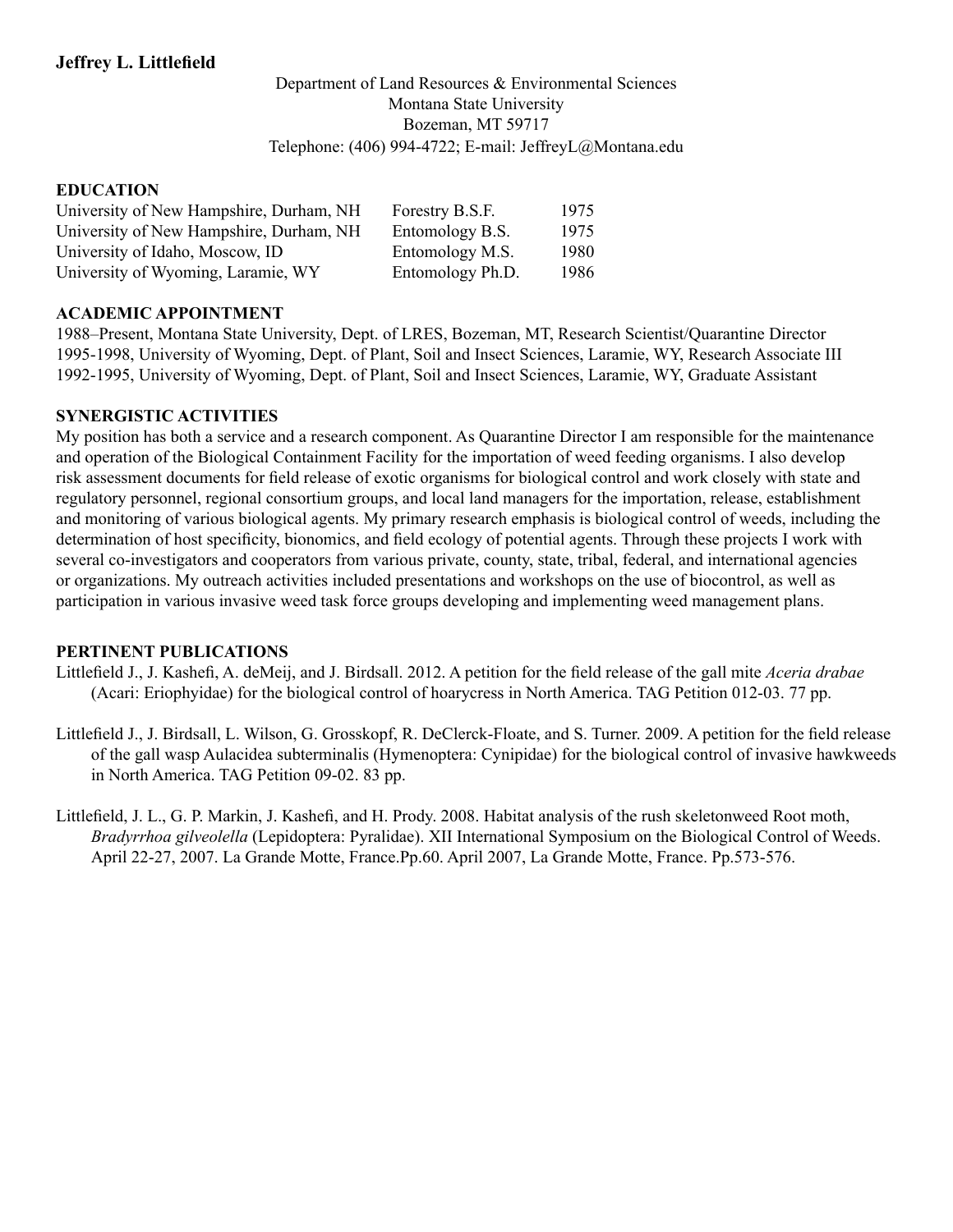### **Justin Blake Runyon**

Research Entomologist USDA Forest Service, Rocky Mountain Research Station Forestry Sciences Laboratory, MSU Campus Bozeman, MT 59717 Telephone (406) 994-4872; jrunyon $@$ fs.fed.us

#### **Education**

| Ph.D. | Pennsylvania State University, Entomology, May 2008.                     |
|-------|--------------------------------------------------------------------------|
| M.S.  | Montana State University, Entomology, May 2001.                          |
| B.S.  | University of Virginia's College at Wise, Biology and Mathematics, 1998. |

#### **Professional Employment**

| 2008-present | Research Entomologist, USDA Forest Service, Rocky Mountain Research Station                       |
|--------------|---------------------------------------------------------------------------------------------------|
|              | 2008-present Adjunct Faculty, Dept. of Plant Sciences & Plant Pathology, Montana State University |
| 2001-2003    | Research Associate, Department of Entomology, Montana State University                            |

### **Selected Publications**

- Birdsall, J. B., W. McCaughey, and J. B. Runyon. 2012. Roads impact the distribution of noxious weeds more than restoration treatments in a lodgepole pine forest in Montana, USA. *Restoration Ecology* 20: 517-523.
- Wesley G. Page, W.G., Jenkins, M.J., Runyon, J.B. 2012. Mountain pine beetle attack alters the chemistry and flammability of lodgepole pine foliage. *Canadian Journal of Forest Research* 42: 1631- 1647.
- Runyon, J. B., J. L. Butler, M. M. Friggens, S. E. Meyer, S. E. Sing. 2012. Invasive Species and Climate Change, pp. 97-115. *In* D. M. Finch (ed.) *Climate Change in Grasslands, Shrublands and Deserts of the Interior American West: A Review and Needs Assessment,* Gen. Tech. Rep. RMRS-GTR-285. USDA Forest Service, Rocky Mountain Research Station, Fort Collins, CO.
- Runyon, J. B., M. C. Mescher, G. W. Felton, and C. M. De Moraes. 2010. Parasitism by *Cuscuta pentagona* sequentially induces JA and SA defence pathways in tomato. *Plant, Cell and Environment*  33: 290-303.
- Runyon, J. B., M. C. Mescher, and C. M. De Moraes. 2010. Plant defenses against parasitic plants show similarities to those induced by herbivores and pathogens. *Plant Signaling and Behavior* 5: 929-931.
- Runyon, J. B., J. F. Tooker, M. C. Mescher, and C. M. De Moraes. 2009. Parasitic plants in agriculture: chemical ecology of germination and host location as targets for sustainable control: a review, pp. 123-136. *In* E. Lichtfouse (ed.) *Sustainable Agriculture Reviews 1.*
- Weaver, D. K., M. Buteler, M. L. Hofland, J. B. Runyon, C. Nansen, L. E. Talbert, P. Lamb, and G. R. Carlson. 2009. Cultivar preferences of ovipositing wheat stem sawflies as influenced by the amount of volatile attractant. *Journal of Economic Entomology* 102: 1009-1017.
- Piesik, D., D. K. Weaver, J. B. Runyon, M. Buteler, G. E. Peck, and W. L. Morrill. 2008. Behavioral responses of wheat stem sawflies to wheat volatiles. *Agricultural and Forest Entomology* 10: 245-253.
- Runyon, J. B., M. C. Mescher, and C. M. De Moraes. 2008. Parasitism by *Cuscuta pentagona* attenuates host plant defenses against insect herbivores. *Plant Physiology* 146: 987-995.
- Runyon, J. B., M. C. Mescher, and C. M. De Moraes. 2006. Volatile chemical cues guide host location and host selection by parasitic plants. *Science* 313: 1964-1967.